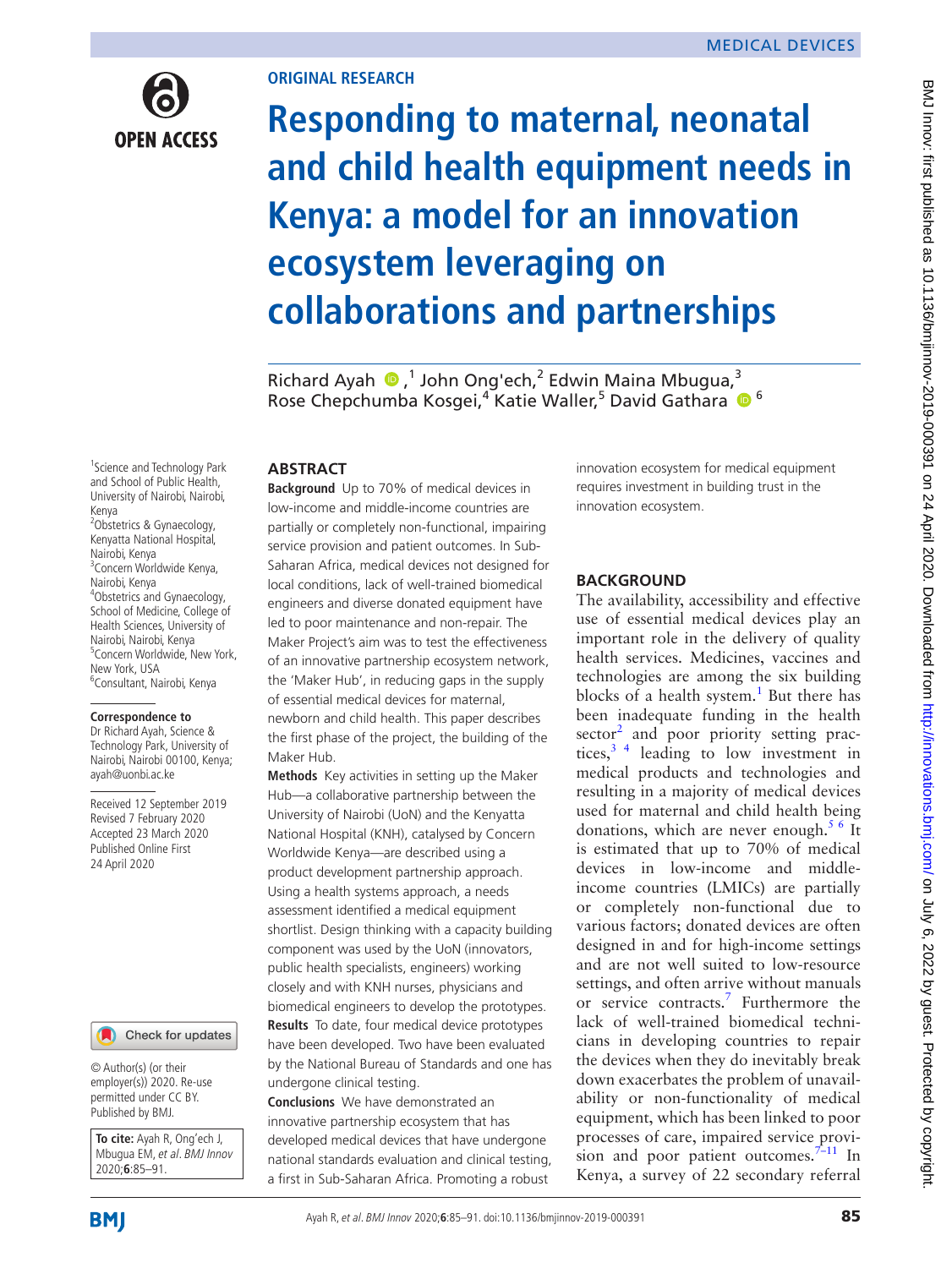# MEDICAL DEVICES

hospitals found that equipment required to undertake a caesarean section were available in 77%–91%  $(n=22)$  of the facilities. In terms of types of key medical devices, pulse oximeter and vacuum extractors, which are relatively low-technology devices, were found functional in 3 and 15 out of the 22 surveyed hospitals, respectively.<sup>12 13</sup> Similar results were observed in a survey of all Nairobi county facilities providing 24 hours 7 days a week newborn care; of the 31 health facilities surveyed, essential equipment that included phototherapy machine, suction machine and warming equipment—radiant heaters, resuscitaire, complete caesarean section sets and diathermy machines—were lacking.<sup>[14](#page-6-3)</sup>

WHO defines medical devices as health technologies that are not medicines, vaccines or clinical procedures used in the prevention, diagnosis or treatment of illness or disease, or for detecting, measuring, restoring, correcting or modifying the structure or function of the body for some health purpose.<sup>15</sup> Kenya's Health Policy 2014–2030, the promotion of local production, research and innovations of essential health products and technologies, has been identified as a key action area, where investments will need to be made to facilitate the attainment of set health policy objectives.[16](#page-6-5) Local production using 'context-aware design' through product development partnerships (PDPs) is one of the suggested solutions to improving access of medical devices.<sup>17–19</sup> This is designing devices with flexible technology that fits the needs of the end users in resource-limited settings.<sup>20</sup> A study including data from 60 resource-poor hospitals located in 11 nations in Africa, Europe, Asia and Central America concluded that a majority of laboratory and medical equipment can be put back into service without importing spare parts as long as the right skills were put to use.<sup>[7](#page-6-1)</sup> Most developing countries have established institutions with different mandates aimed at helping address local problems and move these countries to developed status. However, while these institutions might have the requisite capacity, they often function in silos. $21$ Therefore, harnessing the strengths of the different institutions through collaborations has been demonstrated as one way of catalysing economic growth and fast-tracking innovation and generating solutions to local problems.<sup>[22](#page-6-9)</sup> PDPs have been highlighted as one way of strengthening the productive base of the healthcare system through increased local production of medical devices and supplies and reduced dependence on international markets in relation to essential inputs, resulting in improved gross domestic product especially for emerging and developing countries.<sup>[22 23](#page-6-9)</sup>

The Maker Movement for maternal, newborn and child health (MNCH) was established in August 2013 to address gaps in the supply of MNCH medical devices (also referred to as equipment in this manuscript) through a collaborative partnership of key partners in health and academia to create low-cost, high-quality

and locally designed and produced essential medical equipment through a network of Makers and MNCH practitioners.<sup>24</sup> The objective of the Maker Project was to test the potential effectiveness and viability of a network, the 'Maker Hub', in reducing gaps in the supply of essential medical devices for MNCH.

The Maker Project was designed to be implemented in two phases. Phase 1, and the focus of this paper, involved building the Maker Hub, conducting a needs assessment of MNCH equipment availability and supply chain bottlenecks which would result in a shortlist of equipment and/or spare parts from which the Maker Hub would prioritise and develop prototypes. The Maker Hub was designed to link local makers (innovators, engineers) and MNCH practitioners including biomedical engineers to design, prototype and test low-cost, high-quality, open-source, locally produced essential devices and spare parts with the objective of improving supply of MNCH equipment to Kenyatta National Hospital (KNH) and its referring health facilities. Phase 2 will involve (1) the production and clinical testing of select MNCH equipment; and (2) the development of business models for the approved equipment and subsequently explore options for commercial production and supply of the equipment.

#### **Collaborative partnership for an innovation ecosystem**

To address gaps in the supply and availability of functional MNCH devices at KNH and lower-level facilities that are responsible for helping women deliver, the 'Maker Hub' as a pilot project was set up. The major players in the Maker Hub were KNH and the University of Nairobi (UoN) FabLab, with Concern Worldwide as the catalyst, developing the project design and managing project resources.

KNH, the largest hospital in the region, is a tertiary level, public referral, teaching and research hospital established in  $1901<sup>25</sup>$  The hospital has its own procurement/supply chain office and a biomedical engineering facility responsible for maintenance and repair of its equipment. A 2012 government audit at KNH noted that the hospital was unable to repair, maintain or replace equipment in a timely manner.<sup>25</sup> The report recommended that KNH management developed a management policy to ensure timely acquisition, maintenance and replacement of fixed assets, as well as create a more sustainable financial stream to fund these activities.<sup>25</sup>

The UoN FabLab<sup>26</sup> was set up in 2011 with the mandate to serve as a rapid prototyping lab within the University Science and Technology Park, which has the university's mandate to commercialise and incubate research ideas through partnership, innovation and technology transfer. Under the project, a new prototyping lab, christened the 'Maker Space', was established and equipped with computer-controlled machining tools that enable the production of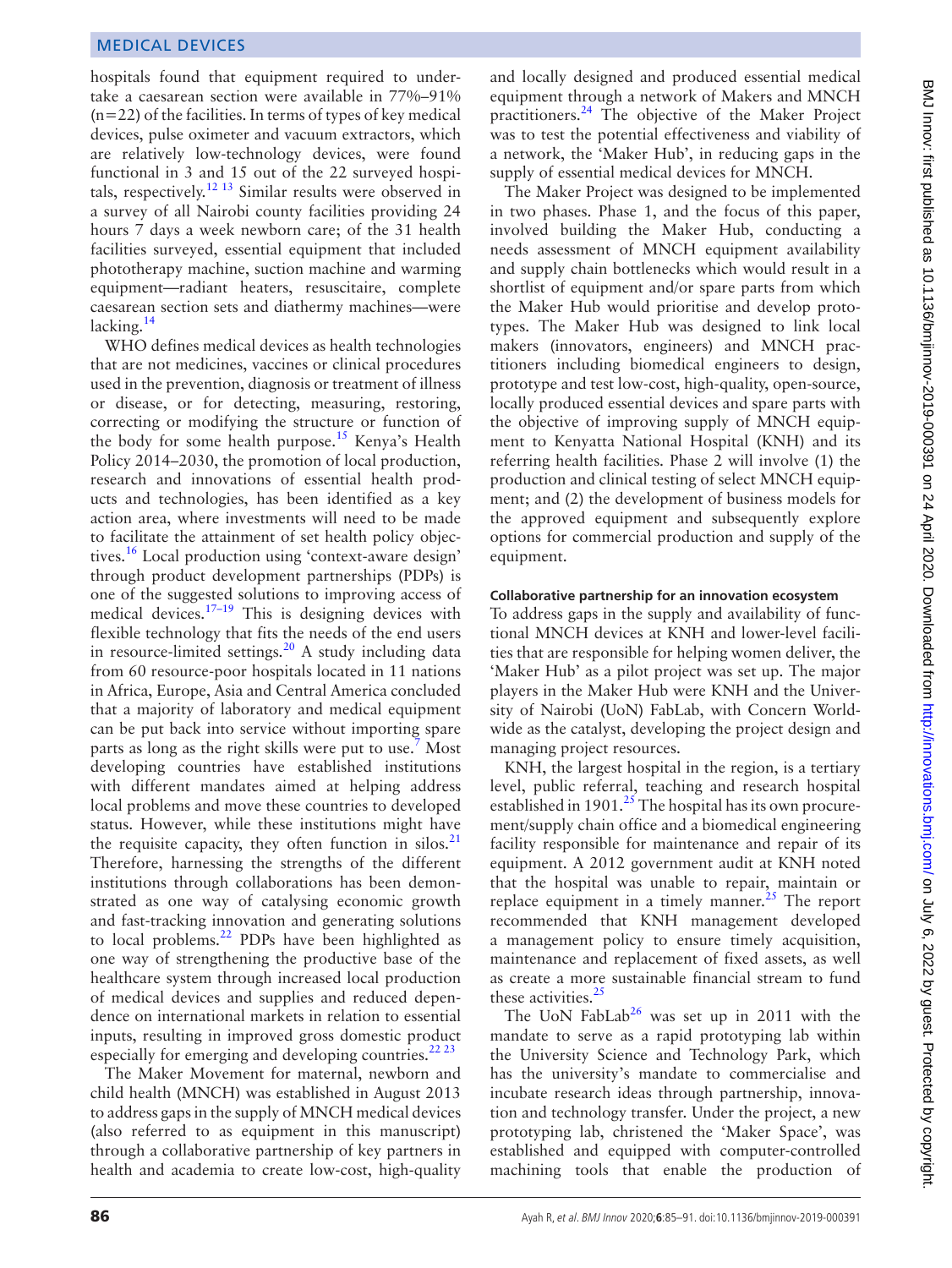prototypes with relative ease, all within an interdisciplinary, sharing environment with an emphasis on hands-on learning using a design thinking approach.

Concern Worldwide Kenya is an international nongovernmental humanitarian organisation dedicated to the reduction of suffering and working towards the ultimate elimination of extreme poverty in the world's poorest countries. Concern Worldwide's Innovations for MNCH initiative is a multicountry project aimed at identifying and field-testing innovative ways of increasing access to high-impact, low-cost health interventions known to save the lives of women, infants and children in India, Malawi, Sierra Leone, Kenya and Ghana.<sup>[27](#page-6-13)</sup> The Maker Movement for MNCH was born out of this project.

Project oversight was provided by a committee chaired by the Head of the Division of Reproductive Health in the Ministry of Health (MoH). Additional roles of the MoH included (1) an umbrella institution for policy development, and (2) in the postproject life, the MoH and the county departments for health were the institutions that could allocate government funds for medical devices development and (3) purchase human resource capacity development for implementation and maintenance of medical equipment.

The core team of collaborators that formed the hub in the Maker Movement for MNCH were primarily representatives from KNH and the UoN FabLab, with logistics and monitoring and evaluation support from Concern Worldwide and John Snow Inc.<sup>[24](#page-6-10)</sup> The KNH team included end users (physicians and nurses from the newborn unit and labour and delivery wards) and

biomedical engineers who maintain and repair MNCH equipment. The UoN FabLab team were represented by innovators, public health specialists and engineers. The core team liaised closely with multiple partners and collaborators as part of the implementation strategy. The collaborators were a combination of government, donors and industry that, through being contracted to fabricate prototypes, were kept apprised of project developments, so that they could be part of the broader movement and ensure its sustainability.

Additional partners that were considered essential for the success of the Maker Project are presented in [figure](#page-2-0) 1. Of note was the role played by the Kenya National Bureau of Standards (KEBS). It provided the Maker Hub with (1) technical guidance on the development of medical devices; (2) conducted relevant quality testing of the medical device prototypes; and (3) training of staff on testing and approval of medical devices designed and built locally.

The Maker Hub pilot forged partnerships between the physicians, nurses and biomedical engineers at KNH and the innovators at the UoN FabLab to build new pieces of equipment or spare parts for select MNCH equipment and improve the supply, availability, reliability and affordability of the equipment.

## **Results**

The project worked in the labour ward, newborn unit and engineering units. A needs assessment identified the following medical devices and equipment as operating at suboptimal levels or not being available at all due to repeated breakdowns, difficulty in procuring



<span id="page-2-0"></span>**Figure 1** The Maker Hub and collaborators. JSI, John Snow Inc; MNCH, maternal, newborn and child health.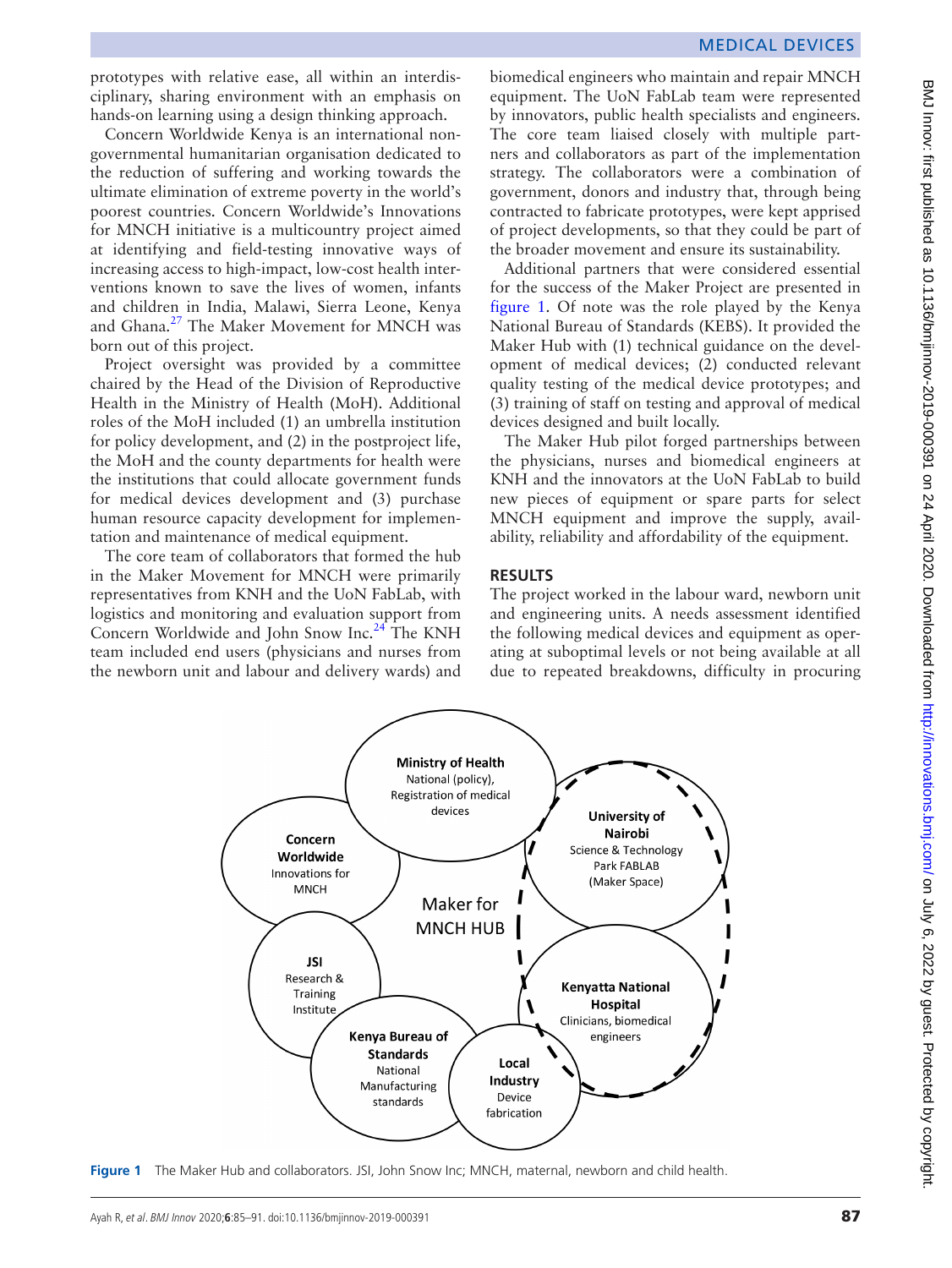spare parts or incomplete maintenance: (1) patient monitors, (2) resuscitation table, (3) suction machines, (4) drip stands, (5) tables/beds/trolleys, (6) incubators, (7) vacuum extractors, and (8) examination lights. To identify equipment for consideration for innovation, the following criteria for local design and development were used: clinical needs; procurement methods used for primary equipment and spare parts; available infrastructure, what other health system building blocks would be required to support it; health workforce productivity; clinical testing required; business model to be adopted; maker capacity; and incountry manufacturing capacity. Based on these criteria, in June 2014, the Maker Hub prioritised four pieces of equipment (vacuum extractor, phototherapy unit, examination light and suction machine) for design and development. [Table](#page-3-0) 1 provides a summary of equipment operating at suboptimal levels and the inadequacies identified.

## **Prototyping, design and fabrication process**

A human-centred design thinking approach was used, with key components being empathy, fit, buyin, ownership and uptake. The guiding principles of design thinking were introduced to the Maker team over the course of a 3-hour workshop in March 2014 by the Thinkplace Foundation.<sup>[28](#page-6-14)</sup> The research propositions for design thinking in the Maker applied five components, as outlined in [table](#page-4-0) 2.

Using the design thinking approach [\(table](#page-4-0) 2), the engineers/innovators from the UoN worked closely and consulted frequently with the clinicians (nurses and physicians) and the biomedical engineers of KNH to develop the prototypes. This involved a series of exchange visits to either KNH or FabLab between September 2014 and December 2015 with clinicians and biomedical engineers in KNH and UoN makers, during which the UoN FabLab innovators sought to understand the context within which the clinicians and biomedical staff worked and to enable them to provide feedback on the designs produced by the innovators. In order to understand the concepts of operation, the makers dismantled several machines that were decrepit and non-functional.

The Makers used various software to develop the virtual designs of the medical devices. For mechanical designing, the Maker used SolidWorks, a solid modelling, computer-aided design and engineering program to support the three-dimensional (3D) computer modelling design and development process.<sup>29</sup> To design electrical circuits, Eagle, an electronic design automation software that enables printed circuit board (PCB) designers to seamlessly connect schematic diagrams, component placement, PCB routing and comprehensive library content,  $30$  was used. Once the computer/ virtual designs were completed, the Makers fabricated the machines and began creating physical models of the equipment prototypes. This involved dialogue

|        | I      |
|--------|--------|
| e      |        |
| ۰.     | ×      |
|        | ٠      |
| ۰.     | ۰.     |
| $\sim$ | $\sim$ |
|        |        |

| Table 1 A summary of equipment identified from the needs assessment |                           |                            |                                                                                                                     |
|---------------------------------------------------------------------|---------------------------|----------------------------|---------------------------------------------------------------------------------------------------------------------|
|                                                                     | <b>Fabrication time</b>   |                            |                                                                                                                     |
| Equipment                                                           | (months)                  | Device classi              | ification Comments (key user concerns)                                                                              |
| Suction machine                                                     |                           | Risk class II              | Frequent breakdown of available machines. Long readiness turnaround times (sterilisation).                          |
| Resuscitaire                                                        | $\frac{4}{3}$             | Risk class II              | The basic baby warmer should have suction capacity as well as oxygen delivery.                                      |
| Infant incubator (whole piece)<br>Spare parts                       | $\sqrt{2}$<br>$\supseteq$ | Risk class II              | Many babies put under the few working machines. No way to monitor phototherapy light still within therapeutic dose. |
| Patient monitor (whole piece)<br>Spare parts                        | ကို<br>ယ                  | Risk class I (exempt)      | Assess probes to determine the required time to build.                                                              |
| Examination lights                                                  |                           | Risk class I (exempt)      | Consider solar power as energy source.                                                                              |
| 6 Vacuum extractor                                                  |                           | Risk class II              | Needs to ensure that the current sample in market does not have intellectual property restrictions.                 |
| Phototherapy machine                                                | $\frac{8}{4}$             | Risk class II              | Many babies put under the few working machines.                                                                     |
| Oxygen blender                                                      | $4 - 7$                   | Risk class II              | Centralised system available but subject to procurement constraints.                                                |
| Delivery bed                                                        | ιC                        | kempt)<br>Risk class I (ex | Labour ward handles 2–3 times the capacity it was built for.                                                        |
|                                                                     |                           |                            |                                                                                                                     |

<span id="page-3-0"></span>I H.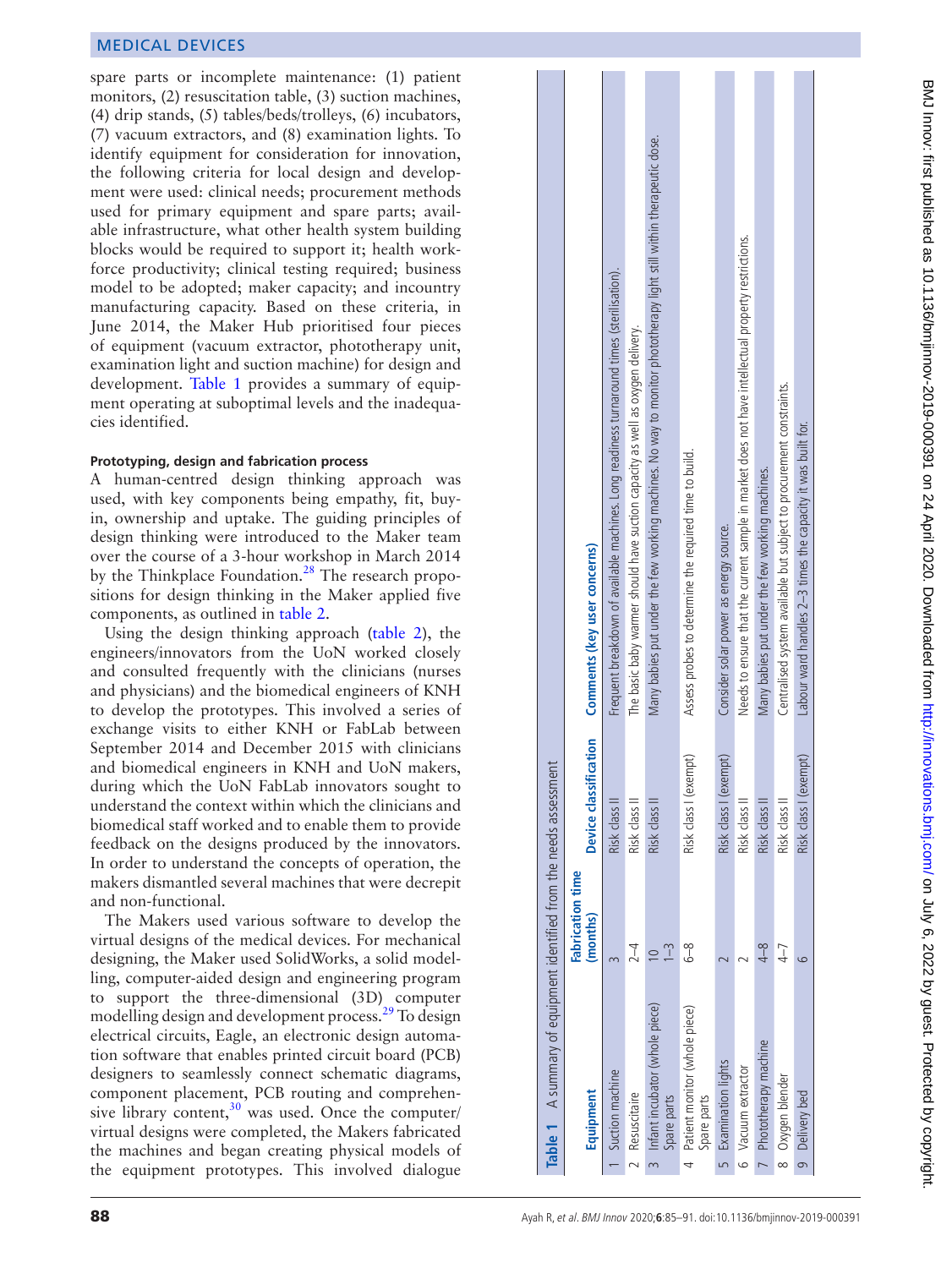<span id="page-4-0"></span>

| Application of the design thinking to the Maker Project<br>Table 2                                            |                                                                                                                                                                                                                                                                                           |  |
|---------------------------------------------------------------------------------------------------------------|-------------------------------------------------------------------------------------------------------------------------------------------------------------------------------------------------------------------------------------------------------------------------------------------|--|
| <b>Design thinking domain</b>                                                                                 | <b>Application of the domain to the Maker Project</b>                                                                                                                                                                                                                                     |  |
| Create designer <i>empathy</i> for end users.                                                                 | The designers were the UoN FabLab innovators, and the end users were KNH nurses, physicians and the KNH<br>biomedical team.                                                                                                                                                               |  |
| Fit of problem definition and MNCH<br>intervention with end-user desires, needs and<br>barriers to MNCH care. | For the Maker, this meant the innovators would understand the needs of the KNH clinicians and biomedical teams.                                                                                                                                                                           |  |
| End-user buy-in and sense of ownership of<br>the MNCH intervention.                                           | Evidenced through positive perceptions of end users at KNH in the value of the Maker Hub in mitigating the<br>equipment gap at KNH and their willingness to recommend the hub idea as a solution to solving other similar<br>challenges in the health and technology sector.              |  |
| Ownership of the Maker pilot and its<br>outcomes.                                                             | Evidenced through perceived/expressed stake of end users at KNH in the success of the Maker, in the value of<br>the hub at solving other similar challenges in the health and technology sector, and in thoughts on the long-term<br>sustainability of the hub.                           |  |
| Demonstrate an increased pace of <i>uptake</i><br>within the Maker.                                           | Uptake seen in the acceptance of end users at KNH of the equipment when prototyped and clinically tested (pace of<br>uptake over time, sustained change over time) and hub members' acceptance of the concept of the Maker Hub and<br>their interest and stake in keeping it sustainable. |  |

KNH, Kenyatta National Hospital; MNCH, maternal, newborn and child health; UoN, University of Nairobi.

with industry to ensure that designs could be locally fabricated using locally available materials. These fabrications underwent various cumulative changes to take into consideration the feedback received from industry, clinicians and biomedical engineers. The feedback considered the functionality, ease of build and maintenance, user-friendliness, and aesthetics of the machines. The prototypes were reviewed by the clinicians and KNH biomedical engineers to see if the models represented their requests and needs. A second prototype was then evaluated internally (engineering standards) and then by the Kenya Bureau of Standards (using international standards) for public safety and engineering standards. Results of the evaluation were then incorporated into a final prototype approved for clinical testing. From the four short-listed, the suction machine and the phototherapy unit were designed, built and approved by the KEBS. The suction machine  $s$ uccessfully underwent clinical trials.<sup>31</sup> Prototypes for the vacuum and examination light were built, but challenges in procurement of parts from outside the country hampered further development.

### **Creating an innovation ecosystem**

Creating an enabling environment has been highlighted as a key ingredient in the success of innovations and their commercialisation. While the Maker Hub partners had the human capital and structural capital (includes financial resources, institutional structures/ infrastructure) supporting the project, a key part of the project was to create a trusting environment where innovative ideas could be exchanged and implemented in the devices prototyped. Additional activities to create an enabling environment included training, provision of space for the project, equipment and tools, and collaborative meetings with other partners.

# **Discussion**

The Maker Project sought to test the hypothesis that the 'Maker Hub', locally based physicians, nurses and biomedical engineers from KNH, in collaboration

with UoN FabLab innovators, can design and build select equipment and spare parts for labour, delivery and newborn care locally. In the initial phase of this work, we have demonstrated that the 'Maker Hub' model is a viable model that can address challenges in the social sector through creative collaboration, leadership and governance processes for management. The funding approach used allowed for mechanisms for problem-solving to ensure its long-term sustainability.

While the 'Maker Hub' had two major partners working together, the codesign workshops, the interinstitutional meetings and visits, and the partnerships with different stakeholders fostered buy-in at higher levels. We suggest that the collaborative meetings with multiple stakeholders played a key role in the success of the first phase of this project. Thus far, we have developed prototypes for four equipment, with two successfully approved by KEBS and one equipment completed clinical testing. Our findings and other innovation projects implemented in LMIC settings in Haiti and Vietnam to locally develop 3D printing umbilical cord clamps and a firefly phototherapy machine, respectively, $32$  illustrate that it is possible to locally produce medical devices when appropriate systems are put in place.

Our experience in setting up an innovation ecosystem resonates with PDP approaches used by industries to help codevelop medical devices and vaccines, which have been shown to be effective.<sup>33 34</sup> The collaborative nature of the project ensured that several deter-minants of innovation were addressed.<sup>[34](#page-6-20)</sup> The three primary institutions involved all have a mandate to serve the public which together with oversight from MoH made implementation of intellectual property rights relatively easy and non-contentious. The innovations to the medical devices were registered by the UoN intellectual property rights office, acknowledging individual contributions of innovators, while the final products are owned by the project.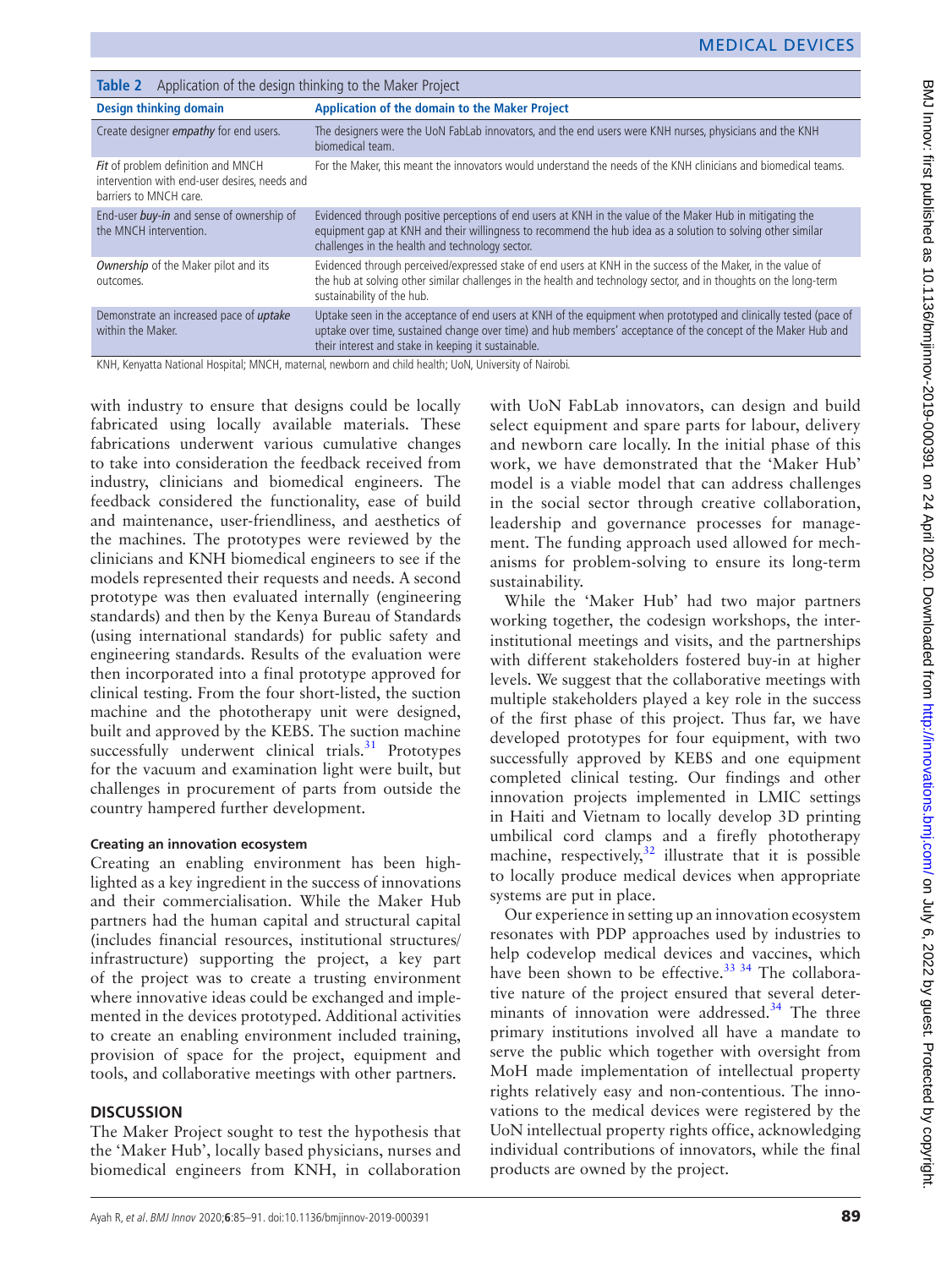Second, involvement of KEBS ensured that the design and the devices built were safe and up to international standards. Regulatory framework is an essential component of local device production, yet while pharmaceutical products are widely regulated in the region, regulatory capacity is limited, with only South Africa in Sub-Saharan Africa having a regulatory framework recognising medical devices in their own category[.35 36](#page-6-21) This project is, we believe, the first in the region to design, build and clinically test medical devices. The project therefore spent considerable time engaging and supporting the Kenya Bureau of Standards in drafting standards and requisite documentation needed to test the medical devices. While this was a tremendous responsibility that the project undertook willingly and successfully, it diverted attention and resources. The lack of a clear policy and regulatory framework is a considerable barrier to innovation and local production of medical devices.<sup>[35](#page-6-21)</sup>

A third consideration, in addition to building the capacity of the biomedical staff, was indirect assessment of local industry capacity to build and maintain parts for the devices, critical in building resilience and sustainability of the health system. $37$  Evidence shows that some locally produced simple devices can be more affordable than foreign imports, often due to reduced costs of locally available materials, transport, improved supply chain and low maintenance costs due to being locally available after market support.<sup>38</sup> An additional benefit is that local production is closely linked with innovation through development of novel solutions to address identified needs, while adopting knowledge and fabricating skills from industry.<sup>[39](#page-6-24)</sup>

The team-based capacity building (users, biomedical and UoN FabLab makers) approach used in the Maker Hub project has opened up opportunities for other areas of collaboration. For example, the Maker Space has now partnered with UNICEF and Philips Foundation to develop medical devices for LMICs and has been recognised by the FabLab community as a centre for MNCH innovation in Africa. However, there were challenges, and among them the high attrition rate of makers (mainly engineering and medical students), who were essentially volunteers, who dropped out when their academic programmes became too taxing. The lack of locally available high-quality materials and equipment for fabrication led to redesign delays and necessitated international procurement, which came with its own set of challenges especially in procurement delays and bureaucracies associated with buying small quantities of one-off components, leading to two devices not being built in time for testing.

In conclusion, in this first phase of the project, we have demonstrated the capacity to locally design build and clinically test essential medical devices and equipment. We have described the process of building a collaborative team across the university, hospital, industry and government, catalysed by a non-governmental organisation.

We draw attention to the considerable effort needed to fostering innovation by first investing in building trust among the institutions within the innovation ecosystem. To promote a robust innovation ecosystem to design and build low-cost, contextually appropriate medical equipment, governments in LMICs and funding agencies should increase financing and opportunities that support collaboration among local research, medical practice and regulatory institutions. The next step for the medical devices built in this project is to establish the financing and deployment of sufficient numbers of the medical devices and equipment to impact on patient health.

#### **Twitter** Richard Ayah [@DrRichard\\_Ayah](https://twitter.com/DrRichard_Ayah)

**Acknowledgements** We thank Dr Chris Ouma, Muna Shalita and Dr Khadija Abdalla of UNICEF, Dr Mohammed Sheikh and Dr Wangui Muthigani of the Ministry of Health, Mr Mboi Misati of KIPI, and Mr Peter Kahia of KEBS for their technical input during the implementation of the project.

**Contributors** JO, RCK, RA, EMM and KW conceptualised and designed the study. RCK, RA and DG drafted the manuscript. All authors read and approved the final manuscript.

**Funding** This study was funded by the Philips Foundation through grants managed by UNICEF and Concern Worldwide. Bill and Melinda Gates Foundation funded the setting up of the 'Maker Hub' (SC 150156). The funding bodies had no role in the design of the study, collection, analysis and interpretation of data, and in writing the manuscript.

**Competing interests** None declared.

**Patient consent for publication** Not required.

**Ethics approval** This report draws on the work that was undertaken to develop the Maker Space, an innovation ecosystem, and is a summary of activities that were undertaken. Ethical approval to undertake this work was provided by the Kenyatta National Hospital and the University of Nairobi Ethics Review Committee (P441/08/2013).

**Provenance and peer review** Not commissioned; externally peer reviewed.

**Data availability statement** No data are available. No data were collected for this study.

**Open access** This is an open access article distributed in accordance with the Creative Commons Attribution 4.0 Unported (CC BY 4.0) license, which permits others to copy, redistribute, remix, transform and build upon this work for any purpose, provided the original work is properly cited, a link to the licence is given, and indication of whether changes were made. See: [https://](https://creativecommons.org/licenses/by/4.0/) [creativecommons.org/licenses/by/4.0/](https://creativecommons.org/licenses/by/4.0/).

#### **ORCID iDs**

Richard Ayah<http://orcid.org/0000-0002-3723-3559> David Gathara<http://orcid.org/0000-0002-0958-0713>

# **References**

- <span id="page-5-0"></span>1 World Organization Health (WHO). *Local Production and Technology Transfer to Increase Access to Medical Devices - Addressing the barriers and challenges in low and middle income countries*. Geneva, 2012.
- <span id="page-5-1"></span>2 Barugahare J, Lie RK. Obligations of low income countries in ensuring equity in global health financing. *[BMC Med Ethics](http://dx.doi.org/10.1186/s12910-015-0055-3)* 2015;16:1–11.
- <span id="page-5-2"></span>3 Waithaka D, Tsofa B, Kabia E, *et al*. Describing and evaluating healthcare priority setting practices at the County level in Kenya. *[Int J Health Plann Manage](http://dx.doi.org/10.1002/hpm.2527)* 2018;33:e733–50 [https://](https://doi.org/) [doi.org/](https://doi.org/)